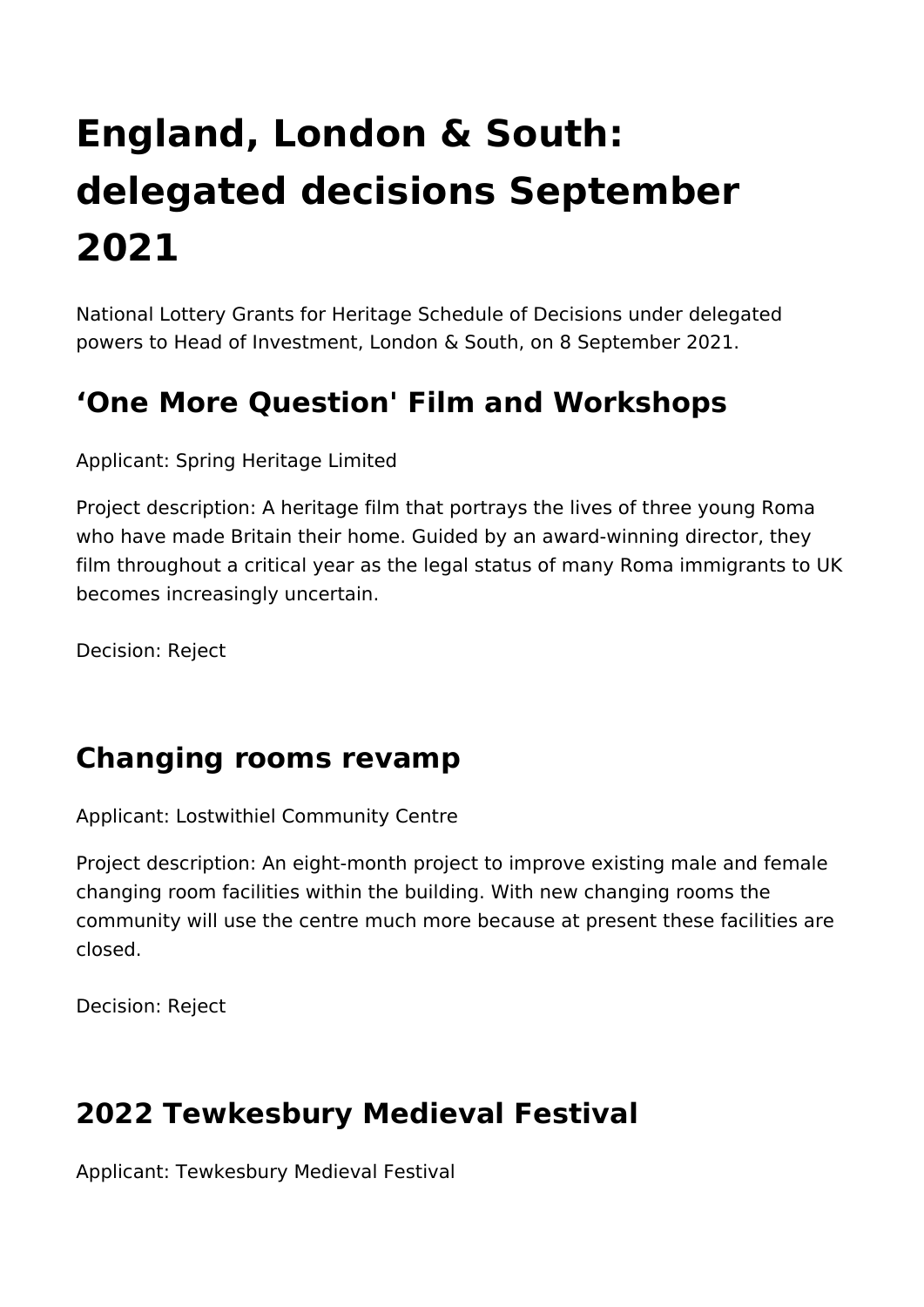Project description: Tewkesbury Medieval Festival commemorates the 1471 Battle of Tewkesbury which was the last major battle in the War of the Roses. This project would include heritage craft demonstrations, costumed horse riders, workshops for four new schools/groups to create a model or banners to parade, and renewal of all signage.

Decision: Reject

## **Postcards from the Edge**

Applicant: Art in Romney Marsh

Project description: To develop a walking/cycling audio trail exploring the LGBQT+ history and heritage sites between Rye and Dungeness, bringing a more diverse audience to this Kent peninsula. To work with local LGBQT+ support groups and students at UCA Canterbury on research.

Decision: Reject

### **Community Heritage through Rugby**

Applicant: Chinnor Rugby Football Club Ltd

Project description: Formed in 1962, Chinnor Rugby Club are the youngest club in the Rugby Union's National Leagues. This project will engage people from across the community to explore the history and stories of Chinnor Rugby Club through local, national and international changes over the last 60 years.

Decision: Award grant of £8,950 (100%)

# **Unscripted: a performative history project connecting Bristol's communities**

Applicant: Bristol Old Vic Trust Ltd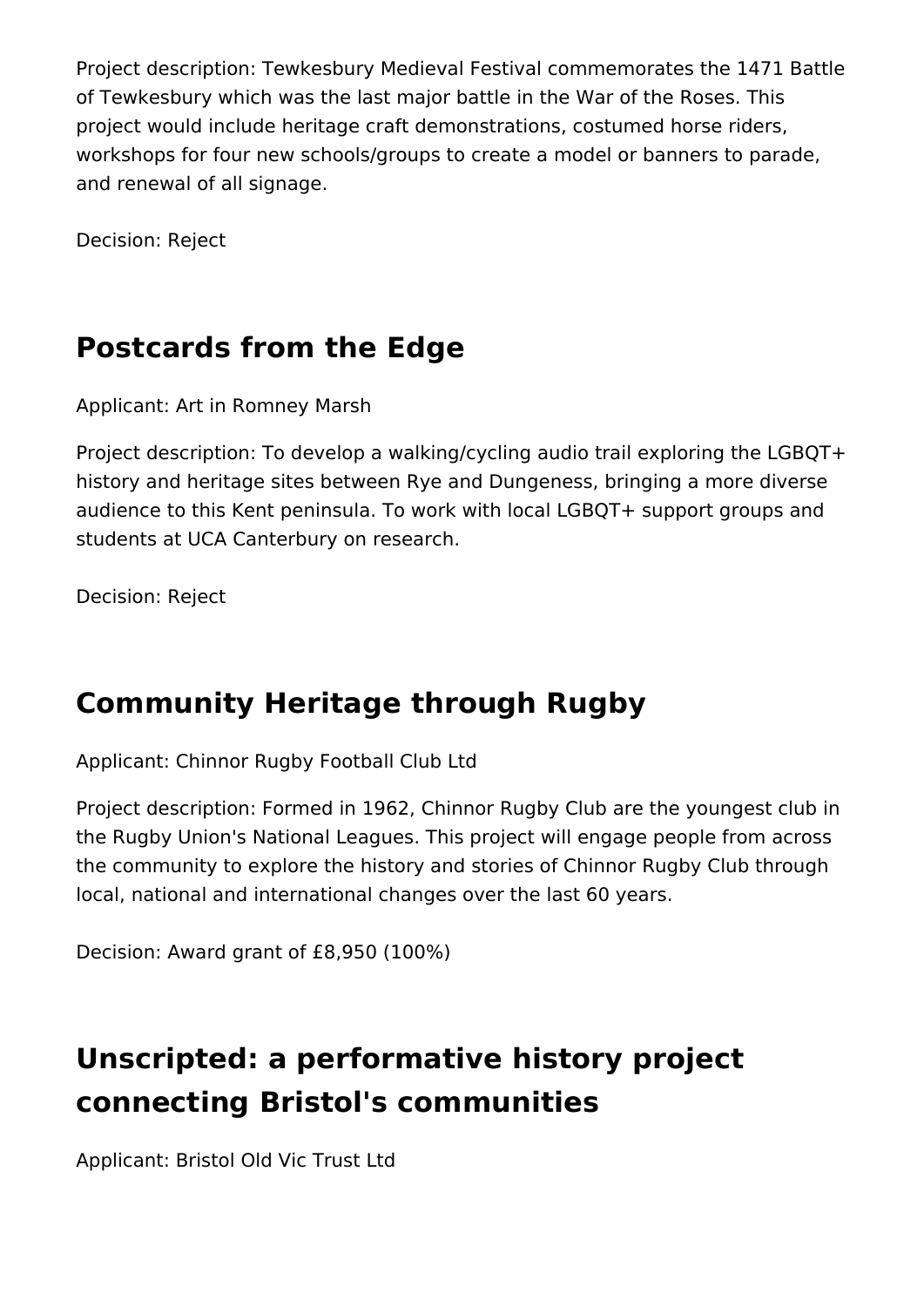Project description: To deliver a range of heritage engagement activity in the Ashley, Central and Fishponds wards of Bristol. The project budget will enable spend on audience engagement, additional capacity for staffing, and materials to support delivery, including digital resources.

Decision: Award grant of £250,000 (100%)

## **What Will Survive of Us**

Applicant: Entelechy Arts

Project description: An oral/community history project, working with patients and families at St. Christopher's Hospice, which will enable individuals to collate their memories and individual histories, as a means of creating individual and collective legacies.

Decision: Award grant of £9,820 (100%)

### **'150 Years of Memories'**

Applicant: Gloucester Rugby Foundation

Project description: A major sporting heritage project that celebrates the club turning 150 years old in 2023. The project will have a focus on providing inspiring opportunities for children, young people and older people to engage in activity that boosts wellbeing and supports Covid-19 recovery.

Decision: Award grant of £83,100 (93.27%)

# **Screen Archive South East ‒ Our Screen Heritage**

Applicant: Screen Archive South East, University of Brighton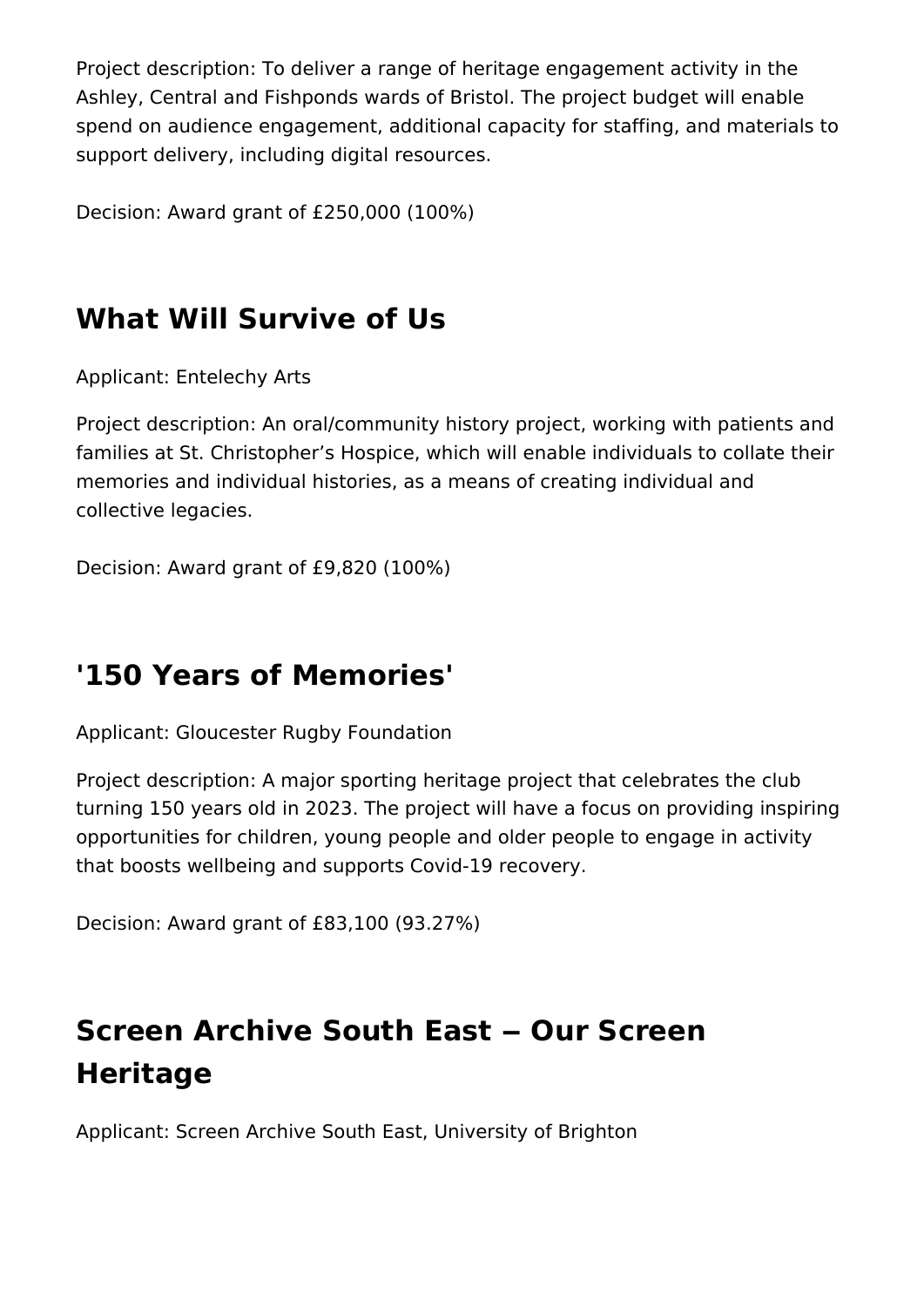Project description: Working in partnership with Queer Heritage South (QHS), this project will work with two LGBTIQ+ communities in the South East – Folkestone and Margate – to collect, curate and exhibit moving images related to the life of these communities.

Decision: Award grant of £130,727 (95%)

## **Nightlight Lullabies, Crawley**

Applicant: Nightlight Lullabies, Crawley

Project description: To engage communities and families in Crawley by exploring the heritage of lullabies sung in the area. To create a body of oral histories, two bespoke songs, a series of listening posts, a performance installation, an exhibition and an archive, that reflect and celebrate a diverse community.

Decision: Reject

### **Tewkesbury 2021 Stitchstory**

Applicant: Roses Theatre Trust Ltd

Project description: This project will use two historic anniversaries happening in 2021 as a platform to engage the community in a retelling of the town's rich heritage from a community perspective. It will invite residents to contribute to two simultaneous tapestries, collecting and displaying personal stories from participants.

Decision: Award grant of £24,633 (56.13%)

### **The Factory**

Applicant: boomsatsuma creative CIC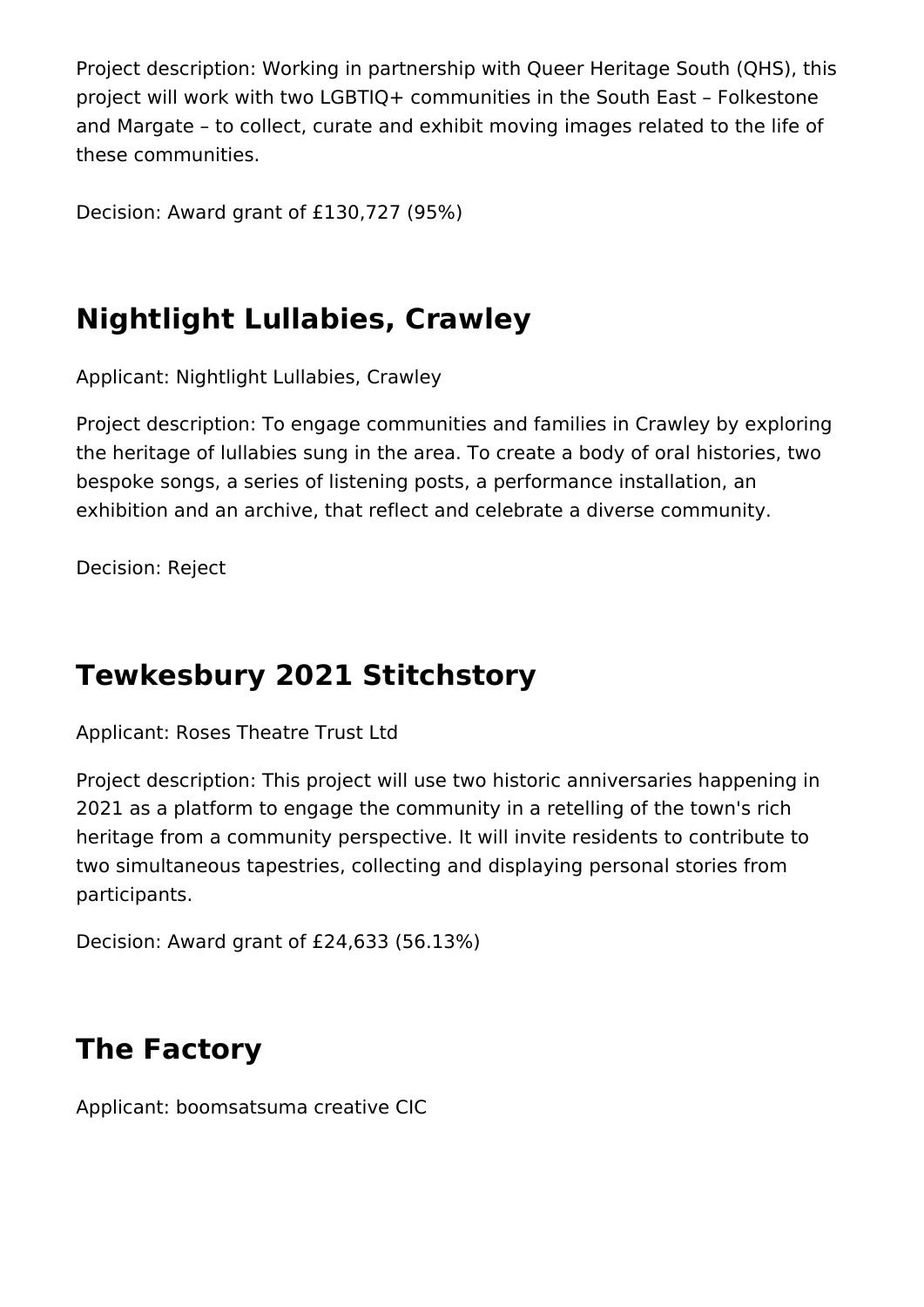Project description: A photography project that explores how and why the communities around the Tobacco Factory have evolved and changed over time. Working with pupils from local primary and secondary schools, project outputs will be a public exhibition at Tobacco Factory, online space, and archive.

Decision: Award grant of £42,089 (69.57%)

# **Voices of the Water**

Applicant: Global Generation

Project description: To explore water within the urban landscape of Kings Cross, including the cultural memories of water stories and practices shared by the people who live in the area. To complete the refurbishment of a canal barge – The Growing Barge – and create a new towpath garden.

Decision: Award grant of £248,863 (89.17%)

## **Global Threads**

Applicant: Global Arts

Project description: This 19-month project based in the London Borough of Kingston will explore the heritage and cultural traditions of BMER (Black Minority Ethnic and Refugee) communities in the local area. It aims to enhance social wellbeing and reduce loneliness and isolation.

Decision: Award grant of £66,590 (86.94%)

# **Thinning the St Mary's Parish Church Rood Screen**

Applicant: St Mary's Church Lansdowne Road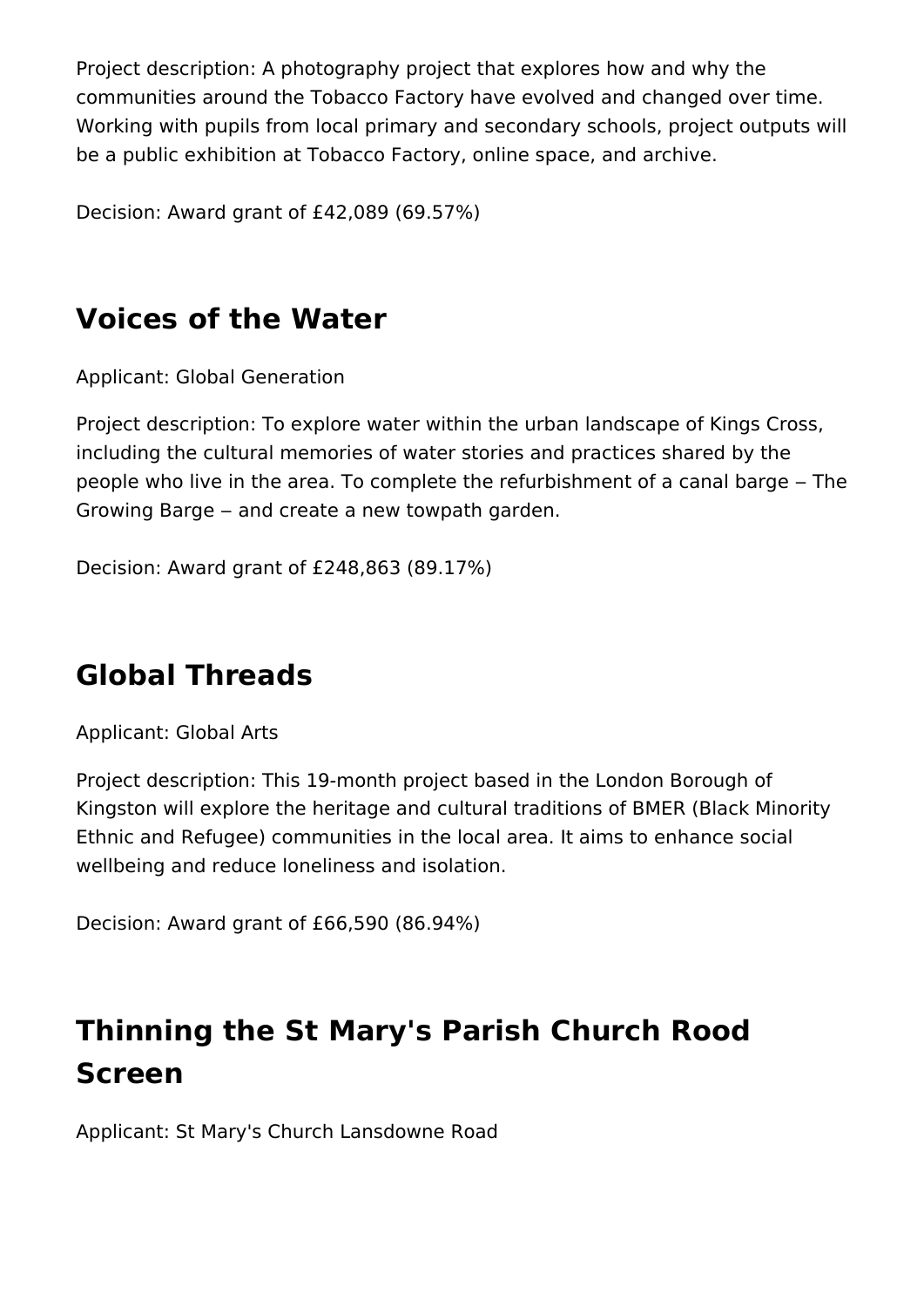Project description: To undertake a thinning and strengthening of the historic rood screen, to restore the awe imagined by the Church's architects and first worshippers. In so doing, it aims to expand a space of historic Christian worship and community activity.

Decision: Reject

# **Golden Hinde accessibility project**

Applicant: Golden Hinde Ltd

Project description: To improve accessibility for visitors with physical disabilities by creating digital and online options to improve experience, including a 3D tour with interactive interpretation and workshops.

Decision: Reject

# **Bodmin Digital Heritage**

Applicant: St Petroc's PCC

Project description: To develop a website and printed material with walking and cycling maps of local heritage features. To research the history of several heritage sites in and around Bodmin.

Decision: Reject

# **Restoration of West Lodge, Chilworth Gunpowder Mills, Surrey**

Applicant: St Martha Parish Council

Project description: The acquisition of a 125-year lease of the former Watch Office of the Chilworth Gunpowder Mills Middle Works. To use the Watch Office as a community hub for educational and welfare purposes, and as a visitor centre for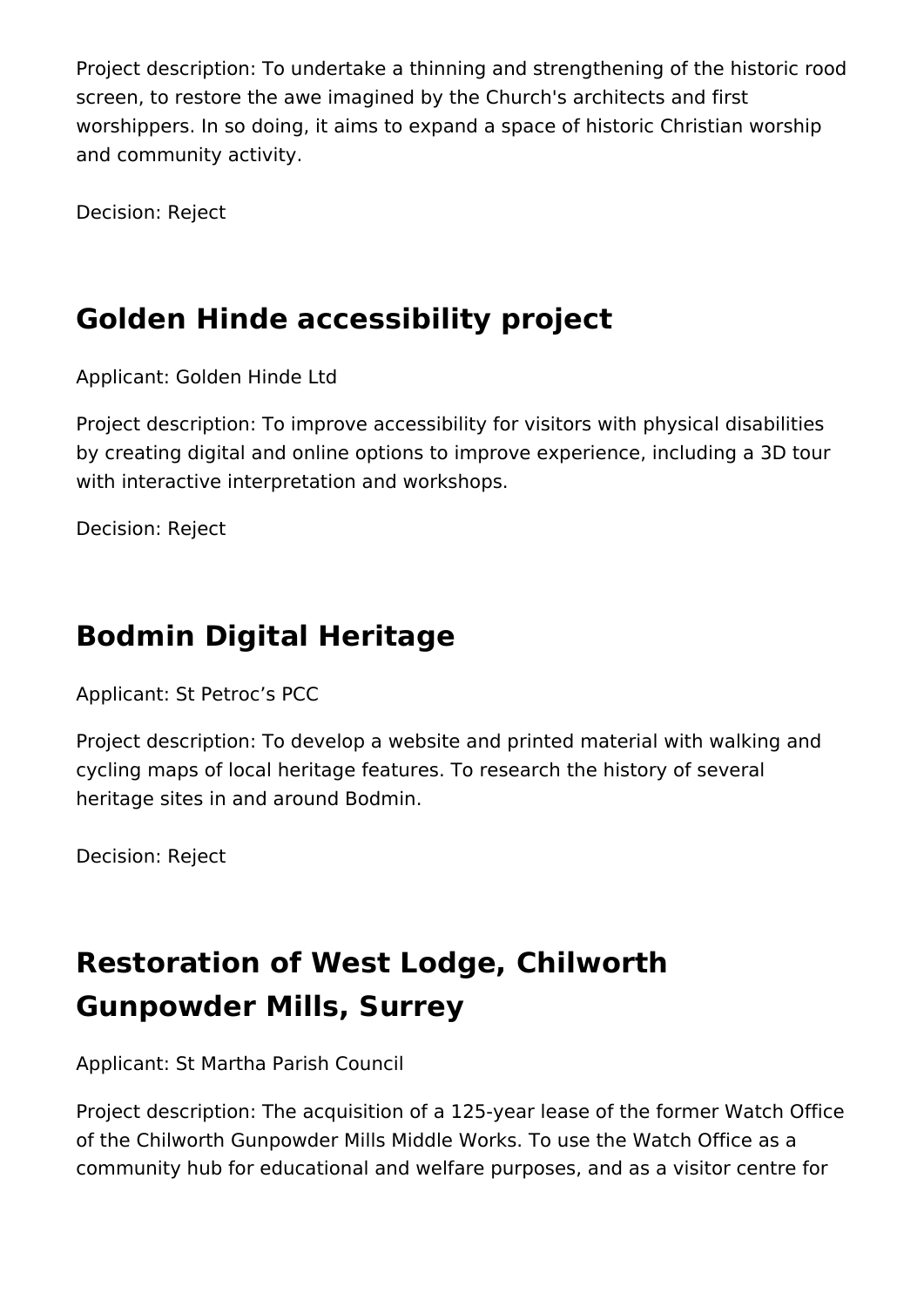open days at the Gunpower Mills.

Decision: Reject

#### **Space Exploration Oral History Project**

Applicant: British Interplanetary Society (BIS)

Project description: To engage young people in recording oral histories from individuals involved in space activity in Britain. This project will coincide with the 50th anniversary of the launch of the first and only British satellite to be put into orbit by a British vehicle, and is ahead of the BIS's 90th anniversary in 2023.

Decision: Reject

#### **Camden 4 Pilot: resilience and engagement**

Applicant: PCC of St George the Martyr Queen Square with Holy Trinity, Holborn and St Bartholomew

Project description: This pilot project will bring together four closely linked churches in the London Borough of Camden, known as the Camden 4, to strengthen their capacity, improve the management of their heritage buildings, and prioritise the focus of their outreach work.

Decision: Award grant of £70,735 (82.5%)

## **The 2 Minute Forest**

Applicant: The 2 Minute Foundation

Project description: To create a forest in Crackington (near Bude, Cornwall) by planting 200 native trees, and inspire individuals to grow their own trees native to their area. To host two focused days of activity and create growing kits.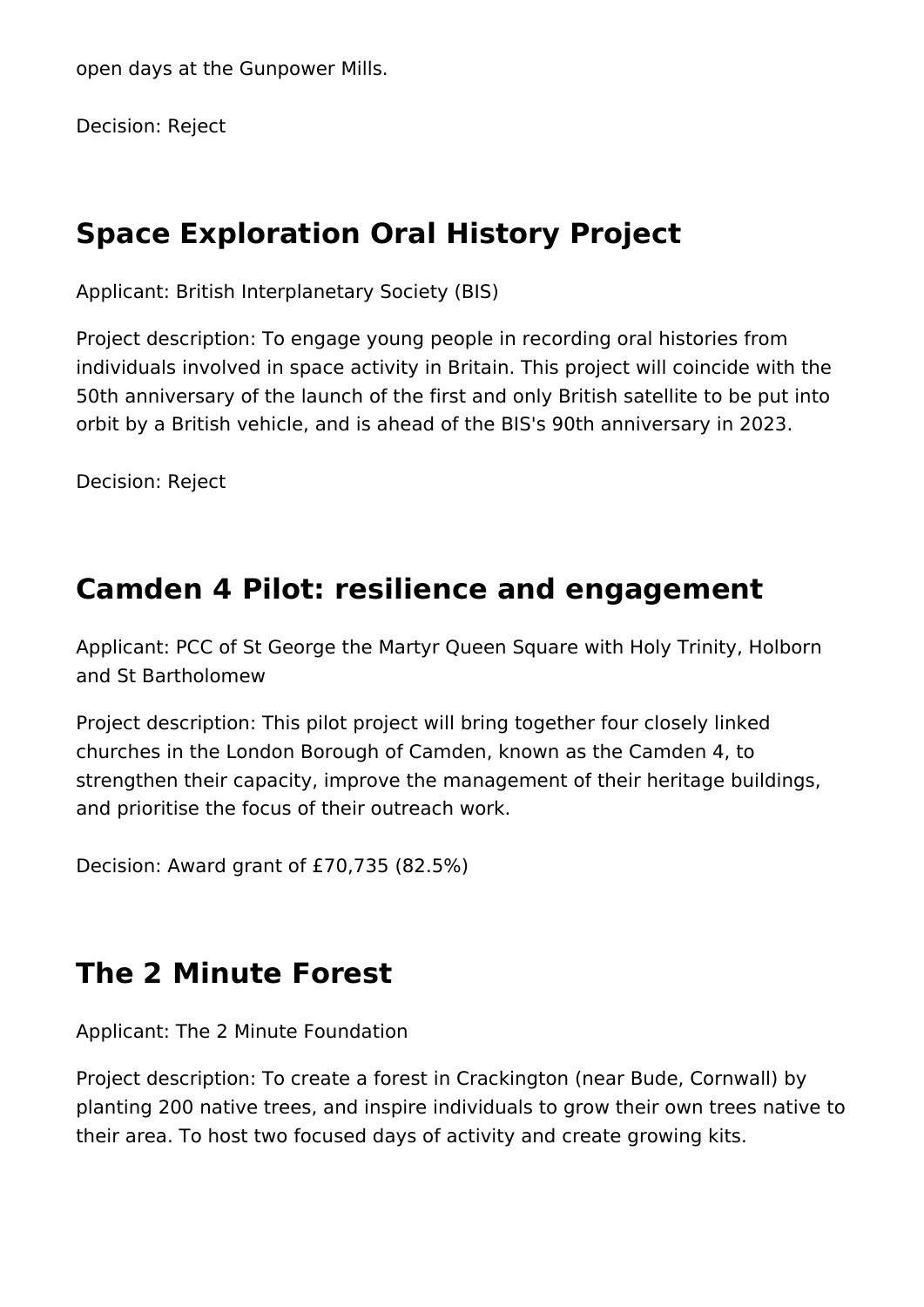# **East India Company Spice-War Stories (1600‒1625)**

Applicant: Brick Lane Circle Ltd

Project description: To engage diverse participants from London, especially those living and working in East London, to explore Anglo-Dutch Spice-War stories. To study the English East India Company and the Anglo-Dutch Spice War and create a series of heritage outputs.

Decision: Reject

# **Worlebury Camp ‒ uncovering Weston-super-Mare's hidden hillfort**

Applicant: North Somerset Council

Project description: To preserve, maintain, improve access and raise awareness and understanding of Worlebury Hillfort, a Scheduled Monument near Westonsuper-Mare. To provide a volunteering and activity programme to young people and under-represented communities in the area.

Decision: Reject

# **Living History**

Applicant: Independent Film Trust

Project description: Through AV and VR technology, this project will explore the heritage of people from African, Caribbean, Asian, and Arab descent living in the UK throughout the ages. The project will include a public vote for the people want to be created as 3D avatars and a touring exhibition.